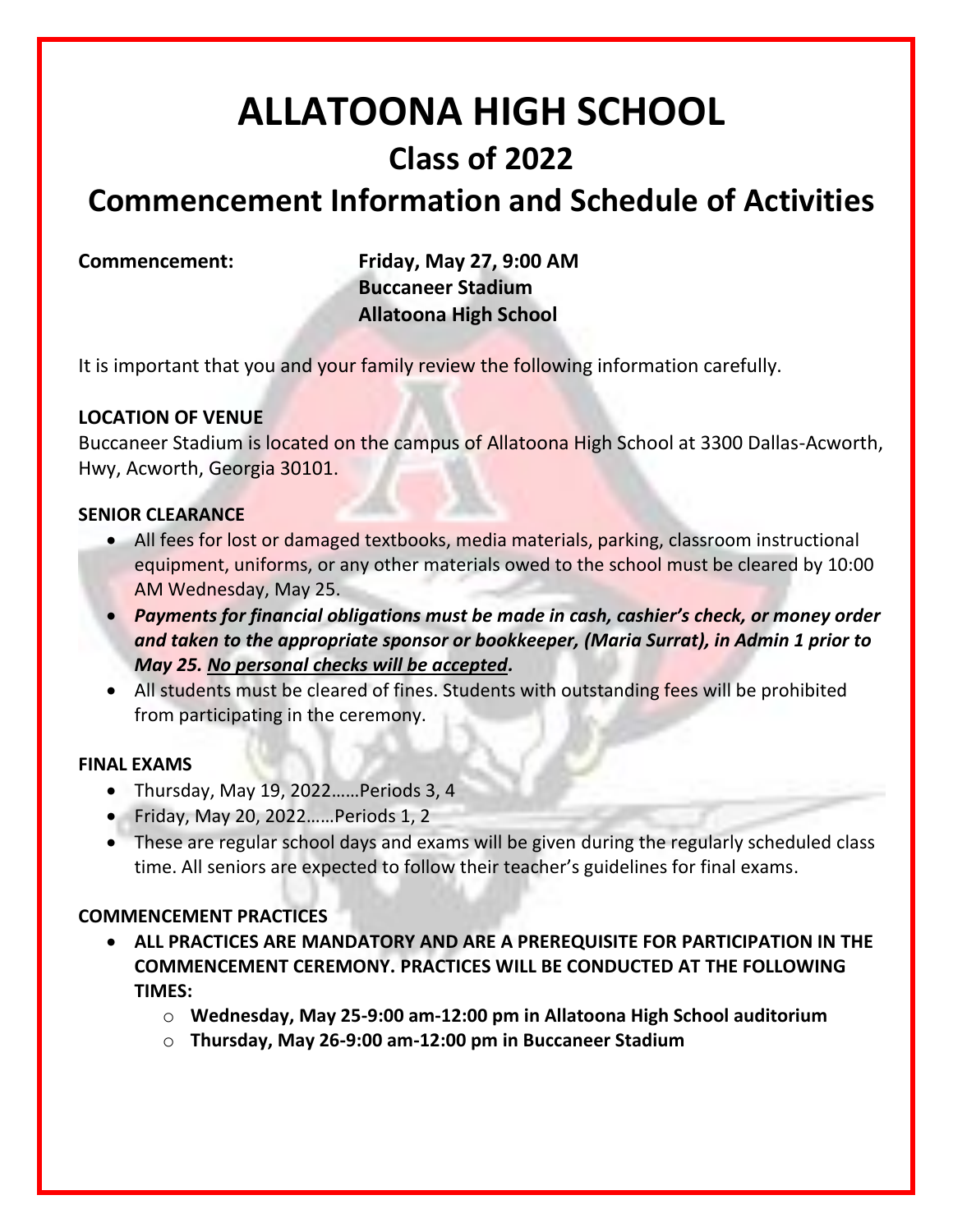#### **CAPS AND GOWNS**

- Herff Jones will distribute caps and gowns on March 8 in room 1406 during all lunches. If you are absent on the pickup day, you may collect your products in Admin 1 beginning on March 9.
- To participate in the ceremony, each student must have a red gown purchased after 2019, and a matching mortarboard and tassel. These items should have been ordered already.
- If you have questions concerning the items you have ordered, call Herff Jones directly at (770) 795-1626.
- Remove your gown from the packaging prior to commencement and hang it up so the wrinkles will fall out. Use a cool iron to press, if necessary. Do not hem your gown.

### **COMMENCEMENT ATTIRE**

The following dress for graduates is expected for student participation in the ceremony:

- Gentleman
	- o Black pants, black dress shoes, and black socks
	- o White collared dress shirt and a dark tie
- Ladies
	- o Black shoes of a reasonable height
	- o Small jewelry
	- o Solid color dress that is shorter than the gown
- No flip-flops, tennis shoes, house shoes, slippers, or spike heels will be permitted. Shoes with white soles will not be permitted.
- Caps and gowns must be worn by graduating seniors.
- Flowers and large pieces of jewelry are not appropriate with commencement gowns. **There should be no ornamentation added to the cap and gown other than honor cords and stoles provided by the school.**
- Mortarboards are to be placed on the top of the head so that the mortarboard is flat on top. Bobby pins are suggested to hold the hat in place. Tassels are to be worn on the RIGHT side of the mortarboard during the ceremony.
- Only medals and chords awarded by the school will be worn. Honor Societies will give cords and/or stoles directly to students. Cords for honor graduates and community service medals will be given to students on Wednesday, May 26.
- Seniors who have enlisted in a branch of the United States Armed Forces will be allowed to wear a military sash or button/pin designating the enlisted branch. The sash or button/pin must be provided by the specific branch of service.

# **DAY OF COMMENCEMENT**

- Friday, May 27, 9:00 AM Buccaneer Stadium at Allatoona High School
- Students need to arrive at Allatoona High School and park in the student parking lot behind the band tower. You will enter the building by the cafeteria and report to the English hallway to meet your homeroom advisors and prepare for the ceremony.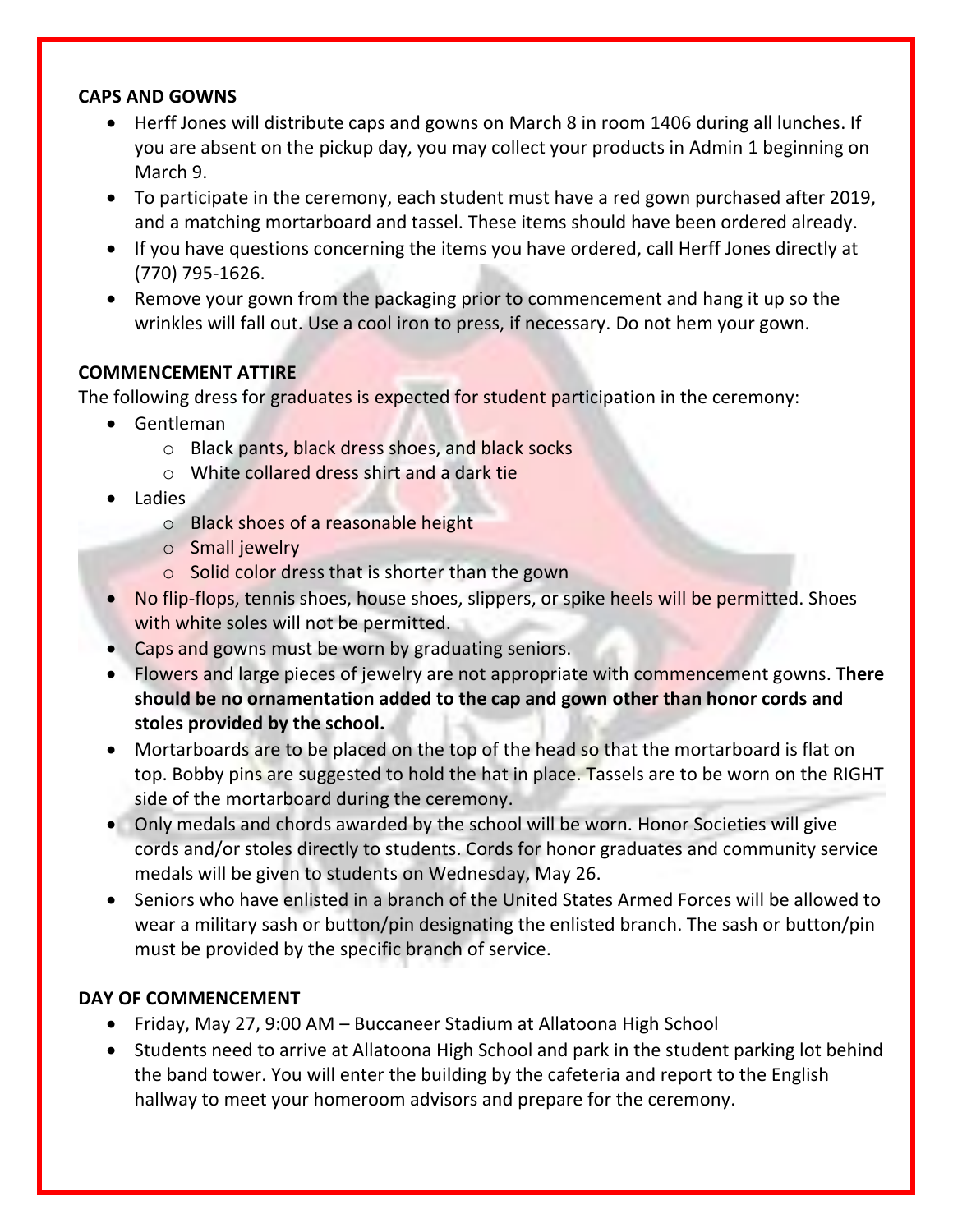- Stadium gates will open at 8:00 AM (60 minutes prior to the start of the ceremony) for guests that need special assistance. Gates will open at 8:15 AM for general admission. Tickets are required for all people entering, regardless of age. (Note: *Children and babies do need a ticket.* Strollers are discouraged.) Balloons and signs are not permitted in the venue.
- Following the ceremony, graduates will immediately proceed to the front of the school for cap toss and then to the auxiliary gymnasium to pick up their personal belongings and their diploma.

# **CONDUCT OF GRADUATES AND GUESTS**

- Behavior at the ceremony and practices must be exemplary. Restitution for any damage to the venue or district property will be the responsibility of the graduate or guest who causes said damage.
- Commencement is an optional, dignified, solemn ceremony designed to honor all graduates in the Class of 2022. No individual has the right to disrupt this event.
- Any seniors causing a disturbance or in any way conducting themselves inappropriately during the ceremony will be removed and will not receive their diploma on the day of commencement.
- All policies, rules, and regulations of Cobb County School District and Allatoona High School will be enforced during the rehearsals and ceremony.
- We ask the cooperation of all who attend commencement to make this a dignified ceremony. Please refrain from inappropriate noise that might detract from the dignity of the ceremony.
- All CCSD (Cobb County School District) venues are tobacco free, whether inside or outside. This includes, but is not limited to, cigarettes, cigars, pipes, all forms of smokeless tobacco, clove cigarettes, and electronic nicotine delivery systems*.*

# **COMMENCEMENT ENTRY**

- Tickets:
	- o All guests attending commencement, including babies and small children, will need a ticket to enter the venue.



- o Each senior must submit a ticket request for the number of guest tickets that he or she would like to receive. Requests for guest tickets MUST be made online by accessing the Microsoft Forms at <https://bit.ly/ahstickets22> by noon on Thursday, April 14.
- o Requests will be evaluated so that each senior will receive the greatest number of tickets possible; however, seniors may NOT receive all the tickets that they request.
- $\circ$  Notification of ticket allocation will be distributed in homeroom on Wednesday, April 27. Students that do not have a homeroom at Allatoona can stop by the School Counseling Office to pick up their ticket notification.
- o Graduates will receive their tickets at the conclusion of practice on May 26.
- o Tickets will not be provided to students who do not participate in the ceremony.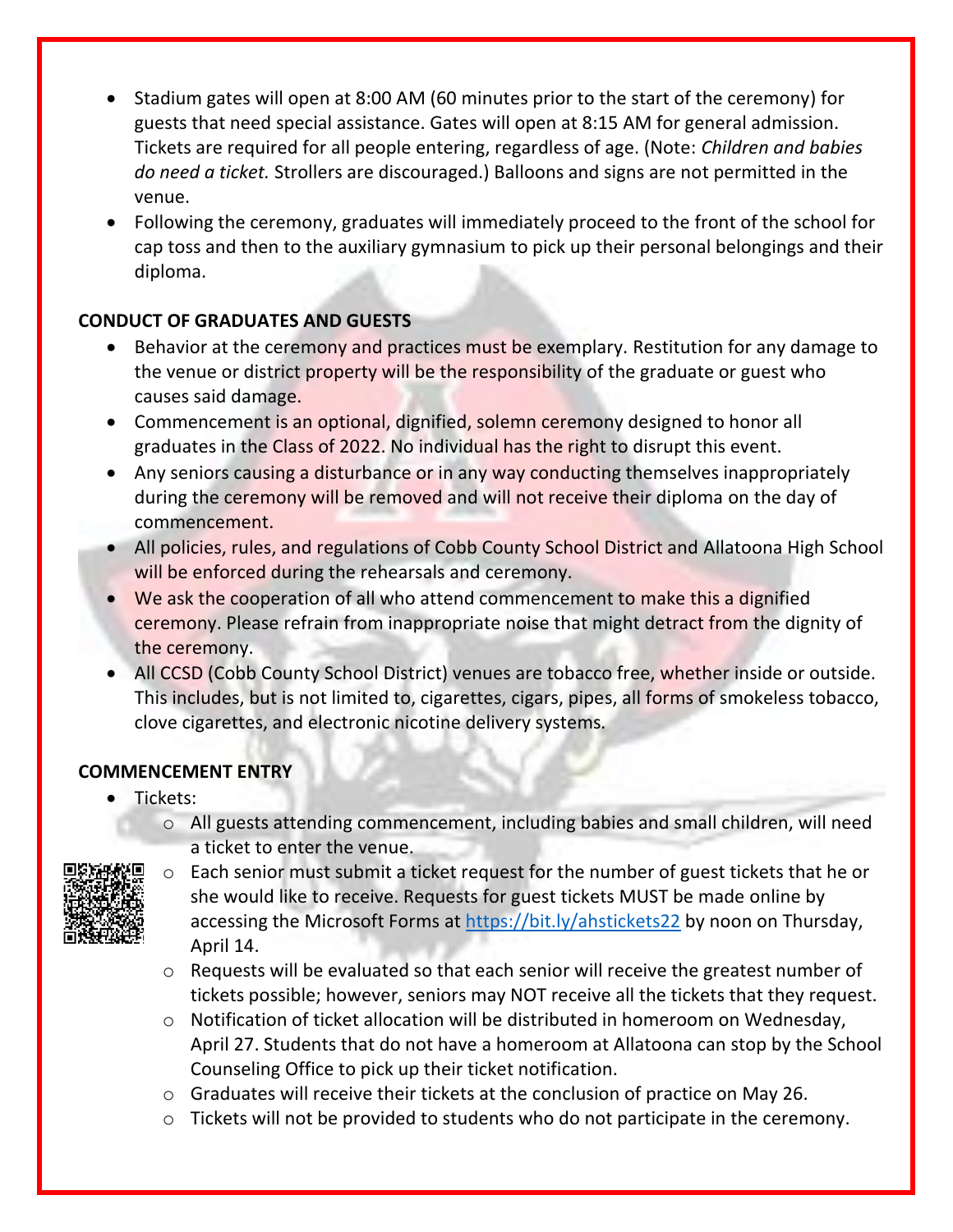- Parking:
	- $\circ$  A limited number parking spaces will be available in the lot adjacent to the gymnasium for those guest who need special assistance. Previous notification of accessibility parking is required for all who do not have an accessibility tag.
	- $\circ$  Guests may park in the available spaces on either side of the campus. The faculty and staff will be at hand to help assist with parking that morning.
- Bag Check:
	- o **The CCSD Police Department will provide officers for inside and outside security. Bag checks may be conducted by the CCSD Police Department as warranted. Please do not bring any packages that cannot be opened or inspected. Also, please allow extra time for entry as there may be delays.**
	- $\circ$  If packages are gift-wrapped, public safety personnel must remove the wrapping paper for inspection.
	- o Balloons, posters, selfie sticks, and camera tripods or monopods are not permitted in Buccaneer Stadium. In addition, any object which obscures the view of others or impacts the safety of others is not allowed in the venue.

#### **DIPLOMA DISTRIBUTION**

- o At the conclusion of the ceremony, graduates will recess out of the stadium and report to the anchor in front of the school for the ceremonial cap toss. At the conclusion of the cap toss, students will report to the auxiliary gymnasium.
- $\circ$  Students will meet their homeroom advisor or designee in the auxiliary gymnasium to pick up personal belongings as well as their diploma. Students who are not participating in the graduation ceremony will be able to pick up their diploma from the counseling office during counseling hours over the summer.

#### **COMMENCEMENT PHOTOS**

- Guests are to remain in their seats throughout the commencement ceremony. Only handheld cameras that do not block the view of other guests may be used.
- Guests may not walk into the aisles to take photographs.
- We have arranged for *Cady Studios* to take an individual photograph of each graduate. *Cady Studios* will mail each graduate a proof of this photo and ordering information.
- Digital Creations 4U will video record the ceremony and offer DVD copies for sale to graduates and their parents. Information about this service is provided in this packet.

# **ADDITIONAL INFORMATION**

- **PARTICIPATION IN THE COMMENCEMENT CEREMONY IS OPTIONAL AND A PRIVILEGE. STUDENTS MUST MEET ALL EXPECTATIONS AND REQUIREMENTS IN ORDER TO PARTICIPATE IN THE COMMENCEMENT CEREMONY.**
- Students are identified as honor graduates if they have a minimum, unrounded 3.500 GPA (Grade Point Average).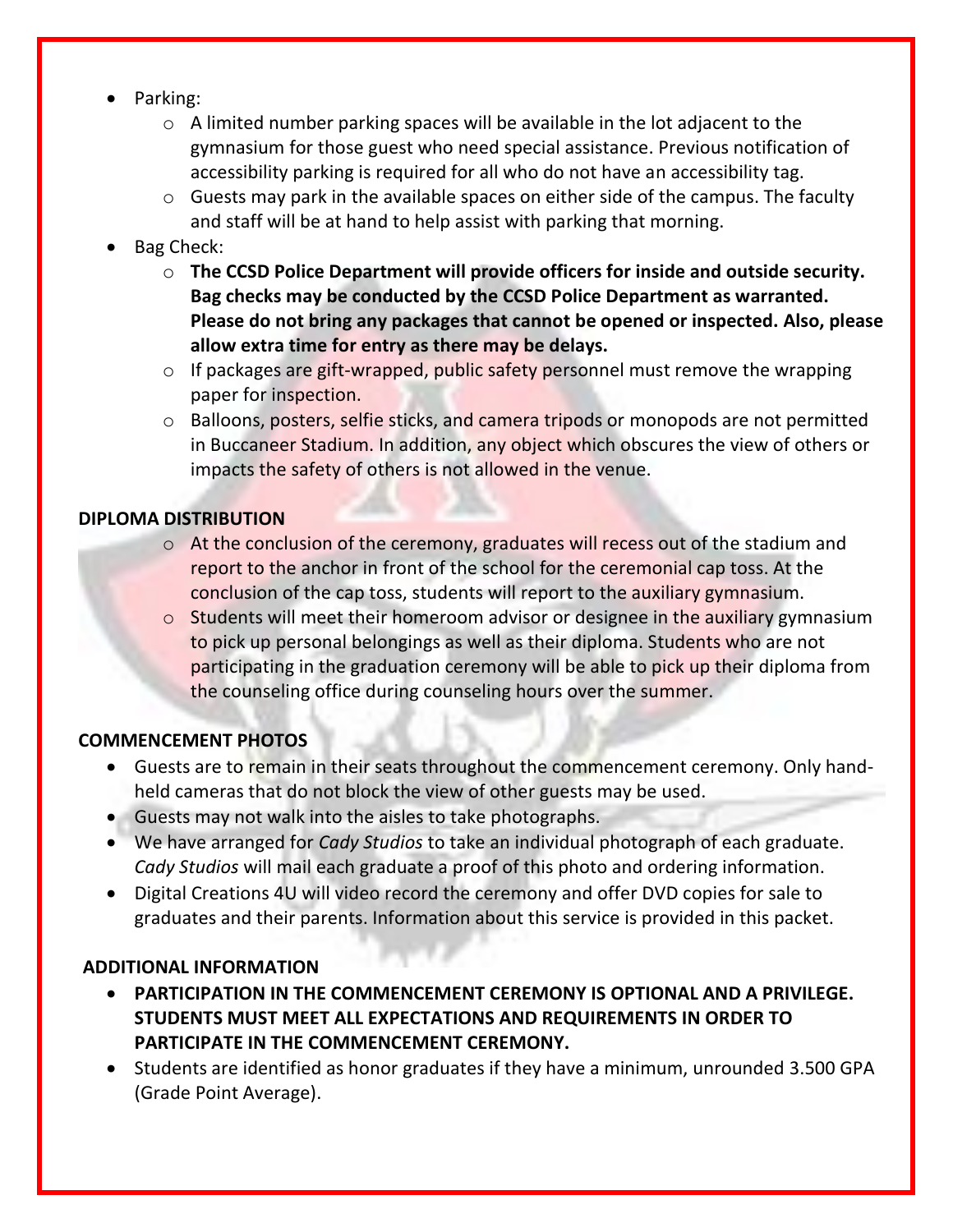- Graduates offered scholarships should bring the scholarship letters to the School Counseling Office as they are received.
- To be considered for a community service medal, all hours must be turned in to Mrs. Harmon in the front office by Friday, May 6.
- The School Counseling Office will be closed Monday, May 23, and Tuesday, May 24, so counselors can verify the graduation status for all seniors. One of the counselors will contact you if there are any problems with your grades.
- Final report cards will be available in StudentVUE by Tuesday, May 31. You will need to request a final transcript for your college. Final transcripts are NOT mailed automatically – you must request that one be sent through the Senior Survey in NAVIANCE. Stop by the counseling office for additional information or if you have questions.
- If you have any questions, please contact: Amie Howard (Graduation Administrator) at [Amie.Howard@cobbk12.org](mailto:Amie.Howard@cobbk12.org) or Dawn Neely (School Graduation Counselor) at [dawn.neely@cobbk12.org.](mailto:dawn.neely@cobbk12.org)

*Congratulations and enjoy the remainder of your senior year!*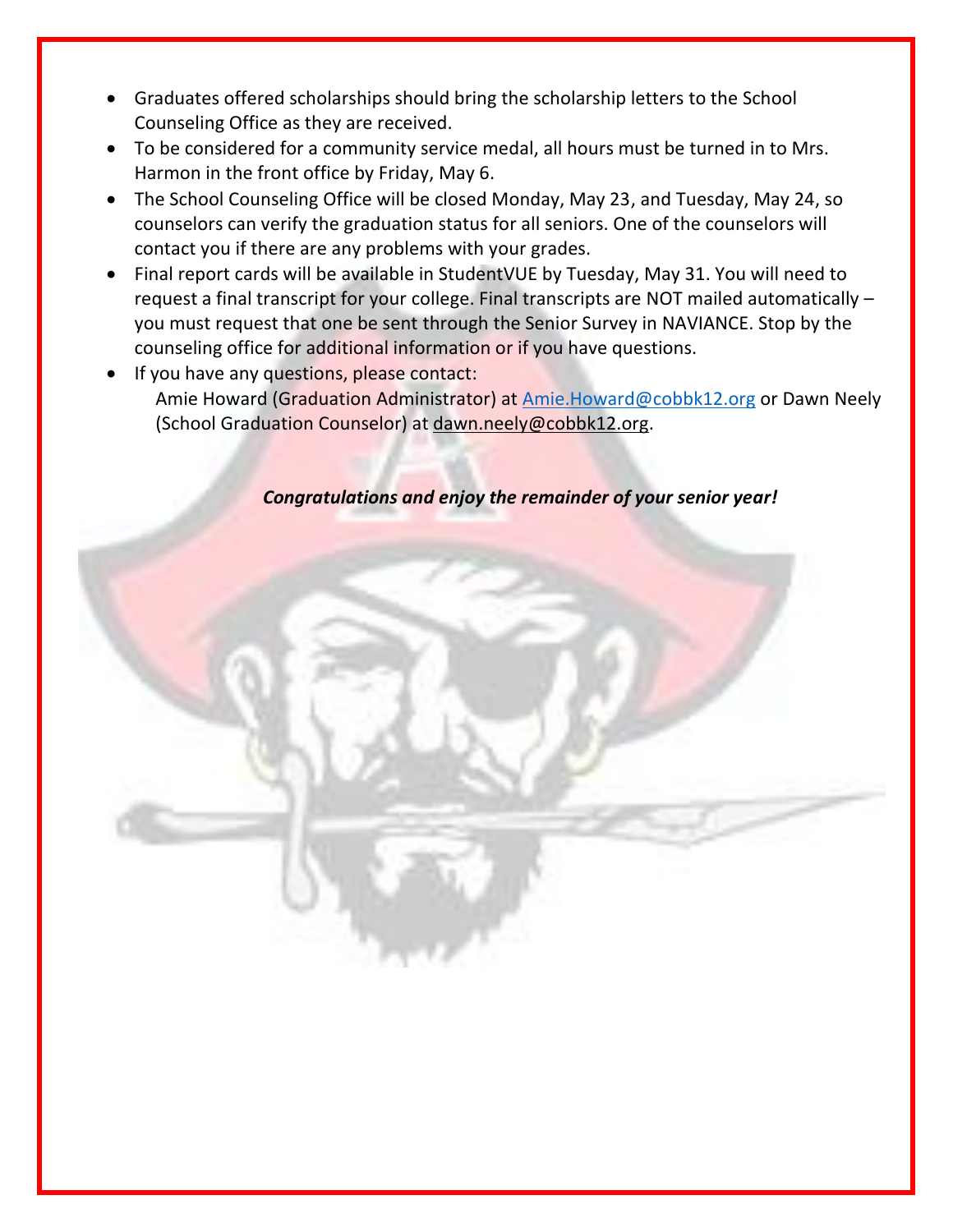### **ALLATOONA HIGH SCHOOL Class of 2022 IMPORTANT DATES**

|                  | II VIIIAIII <i>V</i> AILJ                                                                                                                 |                                                                                                                                                                                                                                                                                                                     |
|------------------|-------------------------------------------------------------------------------------------------------------------------------------------|---------------------------------------------------------------------------------------------------------------------------------------------------------------------------------------------------------------------------------------------------------------------------------------------------------------------|
| <b>MARCH 5</b>   | Prom                                                                                                                                      | Atlanta Zoo (old Cyclorama)-Tickets on sale February 10-<br>28. Non Allatoona students must have permission form<br>filled out to attend.                                                                                                                                                                           |
| <b>MARCH 8</b>   | Cap and Gown Distribution                                                                                                                 | During all lunches in room 1406 off the cafeteria.                                                                                                                                                                                                                                                                  |
| <b>APRIL 12</b>  | Senior Movie Morning -<br>The Batman                                                                                                      | NCG Cinemas-Buc Pass holders only. Purchase<br>concessions on MyPaymentsPlus (by 3/31)                                                                                                                                                                                                                              |
| <b>APRIL 28</b>  | <b>Senior Picnic</b>                                                                                                                      | 3rd block on lower practice fields. Buc Pass holders only                                                                                                                                                                                                                                                           |
| May 6            | <b>Community Service Forms</b><br>Due<br>Turn in to Mrs. Harmon in the Front<br><b>Office</b>                                             | Community Service hours are NOT required to graduate.<br>Those who participated in community service related to<br>Allatoona or one of our feeder schools are eligible for a<br>medal. Forms should have already been filled out and<br>signed prior to turning in.<br>150 Hrs.=Gold 100 Hrs.=Silver 50 Hrs.=Bronze |
| MAY <sub>6</sub> | College acceptance letters<br>and scholarship award letters<br>due                                                                        | Turn in to the counseling office prior to this date.                                                                                                                                                                                                                                                                |
| <b>MAY 13</b>    | <b>Senior Letters Due</b><br>Via mail or dropped off in person                                                                            | <b>Students will receive their letters at Starlight Senior</b><br>Night event on May 20.                                                                                                                                                                                                                            |
| <b>MAY 18</b>    | <b>Yearbook Distribution</b>                                                                                                              | Senior's report to the auditorium for yearbook distribution<br>during 2 <sup>nd</sup> block and then to the stadium for yearbook<br>signings.                                                                                                                                                                       |
| <b>MAY 19</b>    | <b>Senior Exams</b><br>1st-2nd block review<br>3rd -4 <sup>th</sup> block exams                                                           | They are expected to follow the regular bell schedule and<br>take finals in 3rd and 4th block classes.<br>This is a full school day!                                                                                                                                                                                |
| <b>MAY 20</b>    | <b>Senior Exams</b><br>$1^{st}$ – $2^{nd}$ block exams<br>Senior meeting in<br>auditorium immediately<br>following 2 <sup>nd</sup> block. | No 3rd and 4 <sup>th</sup> block this day. 1/2 day only<br>Students are expected to leave campus immediately<br>following the senior meeting.                                                                                                                                                                       |
| <b>MAY 20</b>    | <b>Starlight Senior Night</b><br>on the Green                                                                                             | <b>Buccaneer Stadium</b><br>This event is ONLY for seniors! -Buc Pass free. Everyone<br>else \$25                                                                                                                                                                                                                   |
| <b>MAY 22</b>    | <b>Baccalaureate-hosted by</b><br><b>Allatoona PTSA</b>                                                                                   | <b>Cedarcrest Church</b><br>Not mandatory                                                                                                                                                                                                                                                                           |
| <b>MAY 24</b>    | Senior Walks @ Elementary<br><b>Schools</b>                                                                                               | Pickett's Mill, Lewis, and Frey Elementary Schools only.<br>More information will be given later.                                                                                                                                                                                                                   |
| <b>MAY 25</b>    | Senior Check-out and<br>mandatory graduation<br>practice                                                                                  | 9:00 am in front of school. All senior fines, fees, and<br>required documents must be resolved prior to this date.<br>Checkout must occur for students to receive graduation<br>tickets, chords, etc. Park behind home stands at stadium                                                                            |
| <b>MAY 26</b>    | <b>Mandatory Graduation</b><br>Practice                                                                                                   | Stadium; 9:00 am; park behind home stands at stadium                                                                                                                                                                                                                                                                |
| <b>MAY 27</b>    | Graduation                                                                                                                                | Students arrive at 7:30 am. Must be in proper graduation<br>attire to participate. Students who are late will not be<br>allowed to walk.                                                                                                                                                                            |